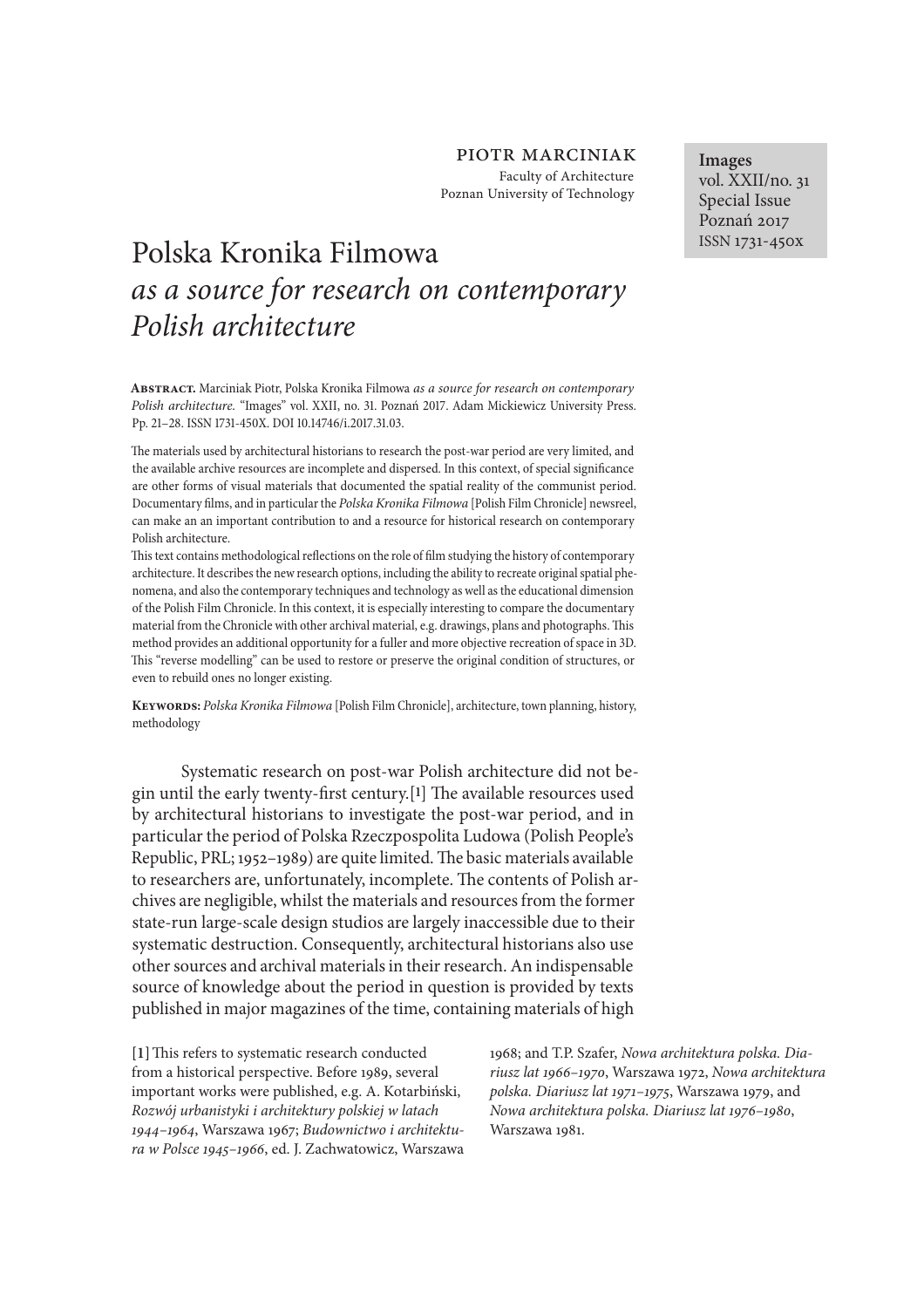factual value. Polish architectural and urban planning journalism was based on several key titles that shaped the opinion of the scientifc and creative milieus.[**2**] In communist Poland, periodicals devoted to architecture were already being published during the early post-war years. There were also several trade and academic journals, in addition to some minor titles. Obviously, all these magazines were fnanced by the state, which also had complete control of the published content. Nonetheless, the great importance of these periodicals in documenting spatial phenomena in the PRL, and also in presenting views and theoretical discussions, as well as in architectural education is indisputable. They remain a valuable source of knowledge, and also bear testimony to a bygone era.<sup>[3]</sup> However, these are still insufficient; hence, recent years have witnessed the emergence of research based on new techniques and methods, for example oral history. Researchers are also keen to use other available resources, including archival flm footage, especially *Polska Kronika Filmowa* [Polish Film Chronicle, PKF] whose available instalments contain a signifcant amount of material that is of great assistance to architectural historians. It can even be argued that documentaries, and in particular *Polska Kronika Filmowa*, are an important contribution to and a resource for historical research on contemporary Polish architecture, especially architecture from the PRL period.

*Polska Kronika Filmowa* was a newsreel which was frst created in Lublin in 1944, and which went on to record the entire communist period, as well as the early years of democratic Poland. The last instalment was flmed in 1994 (50 years afer the Chronicle's inception). Obviously, the PKF was a medium used for propaganda and it was heavily censored. Its main task was to embellish the activities of the authorities and to win over public opinion. Nonetheless, the actual documentary material, which used all sorts of means of persuasion, is a most efective resource for "evidencing the subject matter".[**4**] As such, it can become an abundant supply of archival records relating to architecture and urban planning in the PRL.

The material which can assist architectural researchers is, indeed, extensive. The *Polska Kronika Filmowa* collection contains over four thousand films from the years 1944-1994. These include a wide variety of records: newsreels, trade series and special editions, as well as a great amount of footage that was not screened.[**5**] In addition, the PKF news-

**[2]** It should be noted that the origins of architectural magazines in Poland date back to 1875, when the weekly "Przegląd Techniczny", published in Kraków, began printing regular features on the subject. In 1900, the monthly magazine "Architekt" was introduced and during the Interbellum, over a dozen titles were published, including the most authoritative one, "Architektura i Budownictwo" (compare "Architektura" 1977, no. 9–10, p. 3).

[3] The subject of written resources has been discussed in detail in: P. Marciniak, "Reading and Writing Architecture. Polish Architectural Magazines (1945–1989)," *Printed in Red. Architectural Writings during Communism*. "studies in History and Theory of Architecture" 2013, no. 1, p. 21–29. **[4]** M. Przylipiak, *Poetyka* f*lmu dokumentalnego*,

Gdańsk 2000, p. 11.

**[5]** M. Cieśliński, *Pi*ę*kniej ni*ż *w* ż*yciu: Polska Kronika Filmowa* 1944*–*1994, Warszawa 2006, p. 13.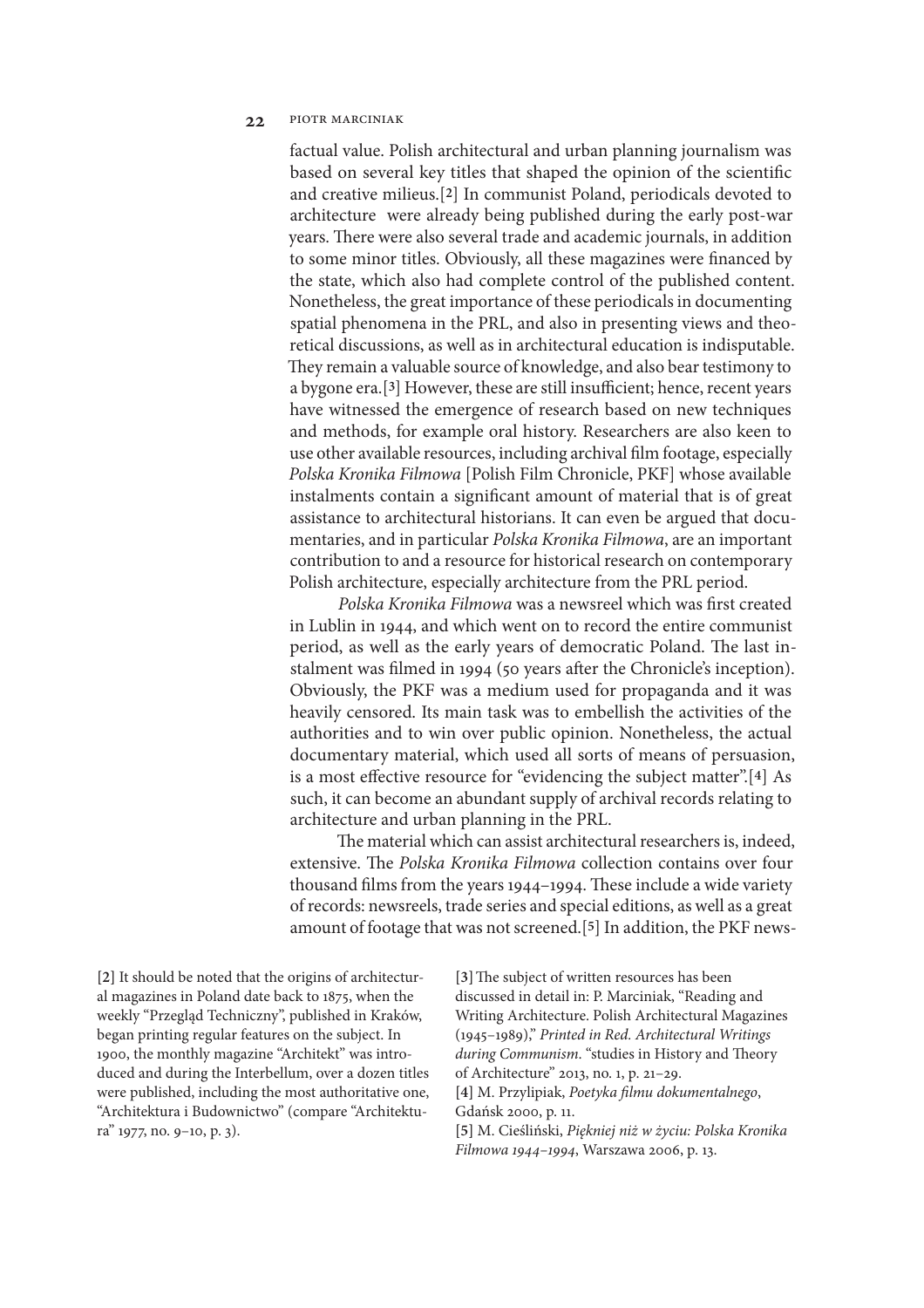reel shows were usually followed by supplements in the form of short flms (documentaries or drama). Some twenty thousand of these flms were produced in the PRL to be shown at cinemas*.*[**6**]

At this point, it is important to mention other Polish flm archives, for instance the National Film Archive, the National Digital Archives, the archives of Wytwórnia Filmów Dokumentalnych i Fabularnych [Documentary and Feature Film Studios] and Wytwórnia Filmów Oświatowych [Educational Film Studios], as well as of the Łódź Film School and Film Museum. Among these, the Polish Film Chronicle is an example of a very good and easily available, albeit unutilised resource, which could provide interesting and valuable material for architects, art historians and architectural historians (flm researchers do not need to be convinced).

Scholarly interest in flm as a historical source does not require clarifying and already has its own history. The first person who drew attention to flm as a new source of history was a Pole, Bolesław Matuszewski, who in a work called *Une nouvelle source d'histoire* [A New Source of History], published in 1898 in Paris, concluded that live photography would become a method of studying the past.[**7**] Marc Ferro, the author of the excellent work *Cinema and History*, wrote that "a flm", be it an image of reality or not, document or fiction, authentic plot or pure invention, is History."[**8**] He also mentions two basic aspects of this issue: the historical interpretation of a flm and the interpretation of history by cinematography. Moreover, in his perception of the flm document, Ferro points out that flm conveys an image whose signifcance extends beyond the cinematographic, which is apparent not only in the case of newsreels, but also in feature flms.[**9**]

The concept of researching films as historical documents and sources is not a new one. It was outlined in the 1960s and initially it met with resistance from many researchers. Even today, many historians remain sceptical about using flm sources in their research, claiming that the language of cinematography is opaque and difficult to interpret. In Poland, arguments like this were already raised in the 1970s, for instance by Helena Karczowa, who wrote about flmed reportage and newsreels as a historical source.[**10**] It seems, however, that in Polish historiography flm has secured its rightful place as a research source after the release of the book *Film jako źródło historyczne*.<sup>[11]</sup> This outstanding work, which regards flm as part of historical culture, is

**[6]** A. Żurawicz *Kinematogra*f*a w Polsce*, "Wiadomości Statystyczne" 2010, no. 7, pp. 23–36. **[7]** B. Matuszewski, *Une nouvelle source d'histoire* – *Nowe* ź*ród*ł*o historii*, Warszawa 1955. **[8]** M. Ferro, *Kino i historia*, Warszawa 2011, p. aa. **[9]** Idem, *Le* f*lm. Une contre-analyse de la société*?, in: *Faire de l'histoire*, eds. J. Le Gof, P. Nora, Vol. 3, Paris 1974; Polish translation: M. Ferro, *Film. Kontranaliza spo*ł*ecze*ń*stwa*? in: *Film i historia. Antologia*, ed. I. Kurz, Warszawa 2008, pp. 67-92. These themes p. 1–95. no. 16. Poznań 2000.

have also been elaborated by other researchers, for example M. Fantoni Minnella, *Habemus Nanni: lessico morettiano: architettura di un autore*, Parma 2015,

**[10]** H. Karczowa, *Reporta*ż f*lmowy i kronika jako*  ź*ród*ł*o historyczne*, "Studia Źródłoznawcze" 1971,

**[11]** M. Hendrykowski, *Film jako* ź*ród*ł*o historyczne*,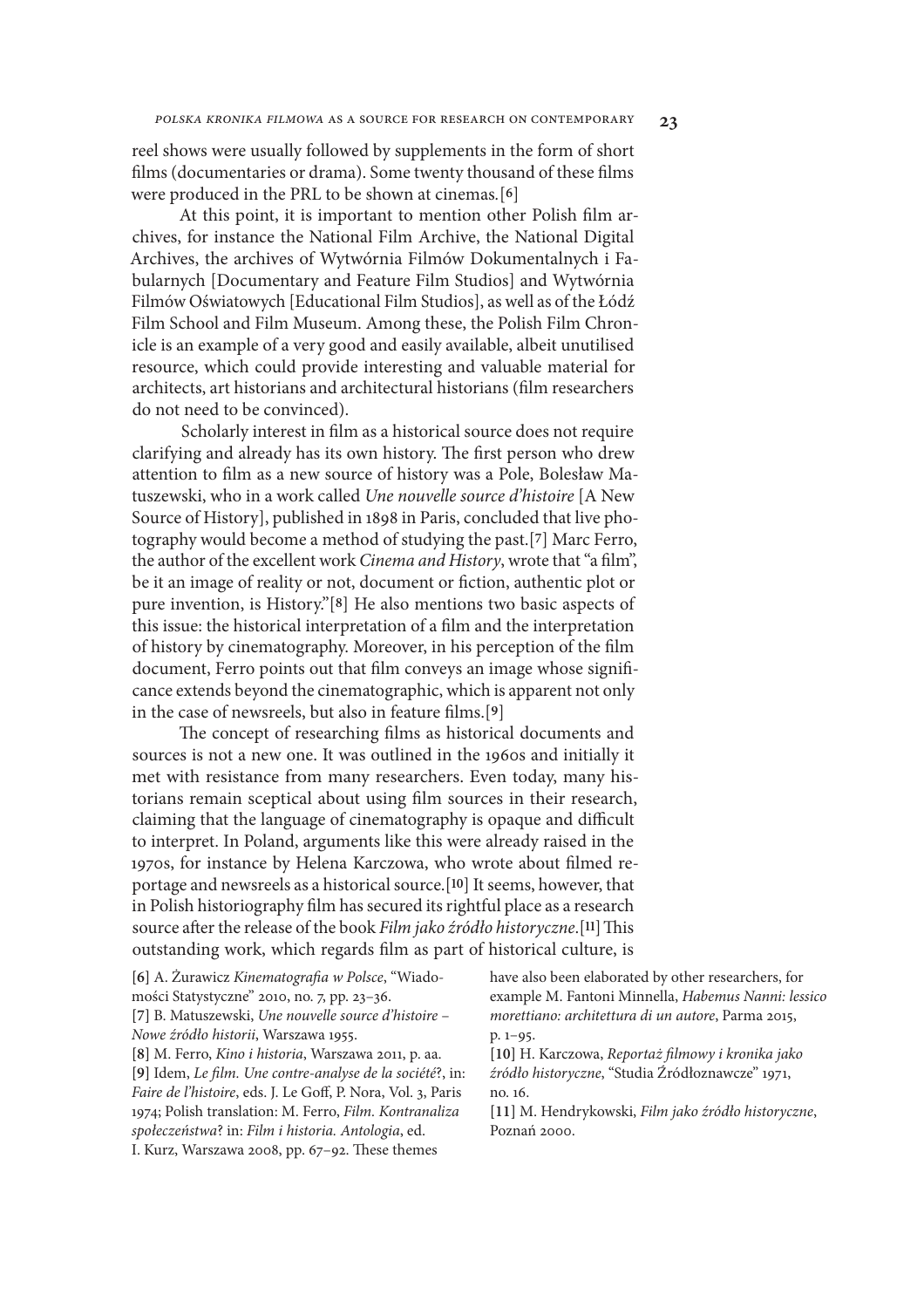a methodological attempt at organising the problems that emerge in research on the image as a source of cognition.

Naturally, no documentary footage can guarantee objective truth. In the case of newsreels, one of their components, the image, is a faithful record of reality (albeit it can contain staged fragments, which is an important issue in the context of the need to reject false sources). Newsreels are a type of information about current national and international events. They typically combine a number of different themes into a single whole, whilst the particular topics are communicated in a fragmentary manner and information is rendered more concise due to the specific time limits. The major theme, also a component of a newsreel, refects real events and real people, and is a small format of flmed reportage.[**12**] Nonetheless, to architectural researchers, it is the image contained in the *Polska Kronika Filmowa* that is the primary carrier of meaning and references. Clearly, in methodological refections on the importance of flm to research on the contemporary history of architecture it is necessary to apply a dose of philosophical scepticism. This approach, in which a prerequisite for philosophical reflection is, according to Oakeshott, an ability and determination to constantly obtain new points of view whilst discarding previous ones, is not so much a cumbersome obstacle, but rather "an extreme ideal of certainty" that provides a better chance of objective cognition.[**13**]



The material contained in the PKF newsreels is very extensive, but also highly diversifed thematically. It covers many issues, including politics, society, economics, culture and sports. Throughout the duration of the PRL, documentaries were used to record all the important events in Poland's political, economic and cultural life, and in this respect, the PKF played a particular role.<sup>[14]</sup> This massive resource can be used to discover images of architecture, town planning, technology and industrial design. This is certainly a laborious task, but some of the research tropes are very promising.[**15**] More than any other felds, the history

Il. 1. *Polska Kronika Filmowa*: reverse modelling – USSR Pavilion at the Poznań International Fair (source: PKF 18/49, still)

of architecture and urban planning sees image, apart from text, as an important element of studying and describing reality. Iconographic sources in particular supplement the discourse on the history of contemporary architecture. The authenticity criterion of the source takes into account knowledge of the time and place of its creation, its

**[12]** H. Karczowa, op.cit.

**[13]** D. Leszczyński, *Zdrowy rozs*ą*dek i sceptycyzm*, "Roczniki Filozofczne" 2011, p. 24.

**[14]** J. Bocheńska, *Film dokumentalny, Polski* f*lm krótkometra*ż*owy w* 25*-leciu PRL*, Warszawa 1969, pp. 6–14.

**[15]** For example, PKF 12A/72, which presents the trade fairs in Poznań and Cairo, and may provide an opportunity to study the renowned albeit undocumented *Tropik* exhibition pavilion designed by J. Sołtan, Z. Ihnatowicz and W. Zalewski in 1955.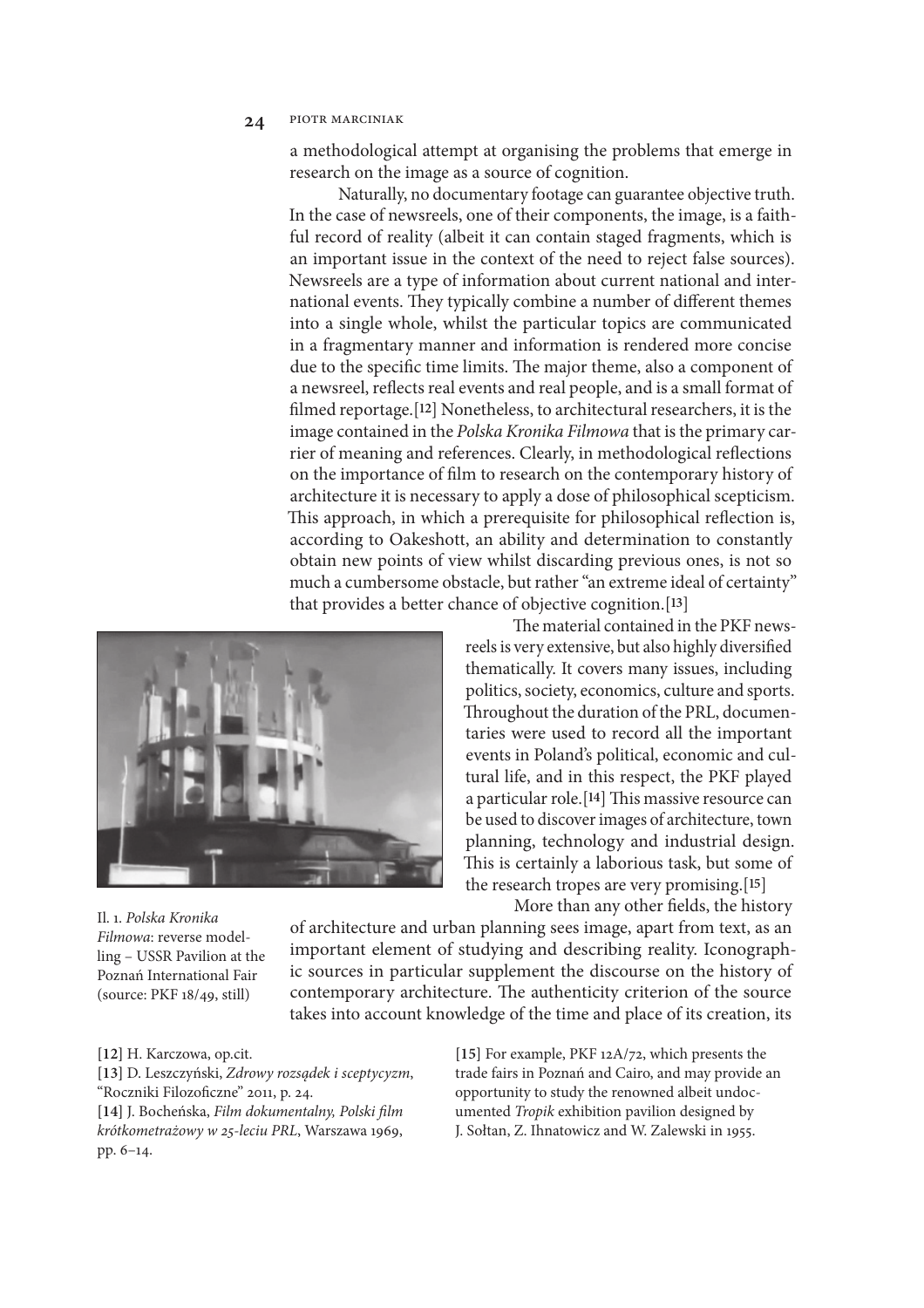pragmatic authenticity which depends on the research *conducted* and the questions posed to the source, as well as whether it is accurate and original.[**16**] Regarding each of these aspects, the images contained in the PKF satisfy the requirements of historical sources. On the other hand, regarding historians' major areas of interest in flm (as indicated by, for example, O'Connor), one should emphasize the Chronicle's importance as a historical source aimed at providing information about specifc events (in the case of architectural historians, this means information about the recording of space). The PKF newsreels do, of course, include staged scenes. However, these relate primarily to various types of social events and not "set design." Even if it does provide a backdrop, the architecture in such scenes for staged footage, is obviously, original.

Besides the recording of events or images, an extremely important aspect of the PKF pertains to the categories that are relevant to the study of architecture. Many instalments of the Chronicle focus directly on the subject of architecture, urban construction, construction technologies and interior furnishing. In this case, the analysis of the source material, burdened with a propaganda narrative, must be carried out only on the visual layer. The proper interpretation of this layer must be recorded in the form of a written retrospection.[**17**] Nevertheless, such an analysis does provide for identifying of a number of exciting new research dimensions, with at least four interesting research options.

The first of these options is the ability to recreate the original spatial phenomena. Naturally, the *Polska Kronika Filmowa* is not a direct document, but a kind of "distorting mirror" of communist reality. To conduct a factual analysis, it is necessary to frst remove the propaganda layer in order to reveal what is of the greatest value to the architectural historian, namely space. Within this space, the PKF flms refect something that is inestimable: the ambience of streets and the relations between people. The materials contained in the newsreels also offer a unique opportunity to see the streets in the dimensions in which they were designed, with the maximum traffic calculated at that time, for



example PKF 25A/72, which shows Święty Marcin Street in Poznań. The films also provide an opportunity to see public space in its original form, with a minimum count of cars, for example PKF 35/65 showing space within housing complexes in Warsaw.

The second option relates to the studying of the techniques and technologies used in the post-war period. It should be noted that, from its very beginning, the *Polska Kronika Filmowa* eagerly documented all

Il. 2. *Polska Kronika Filmowa*: recreation of spatial phenomena – space and ambience in housing projects in Warsaw (source: PKF 35/65, still)

**[16]** J. Topolski, *Metodologia historii*, Warszawa 1973; idem, *Teoria wiedzy historycznej*, Poznań 1983.

**[17]** M. Hendrykowski, op.cit.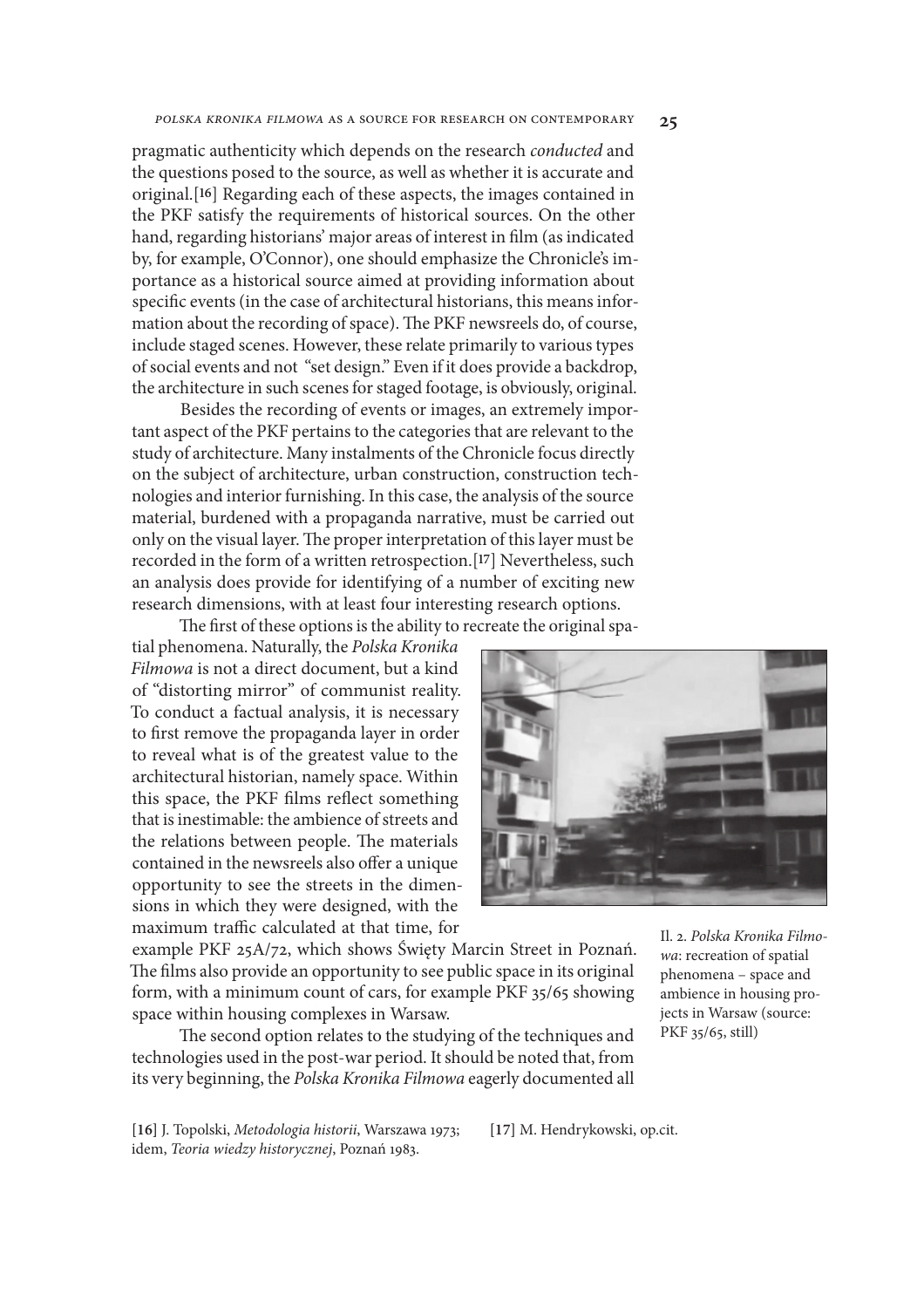the post-war construction work, from the removal of debris in Warsaw, Poznań and Wrocław, to the construction of new industrial plants. In the 1970s, a "trend towards ties with life" emerged, which consisted in depicting modernity and an interest in technology. In accordance with the official policy of the era, the PKF placed great emphasis on documenting events, and also the social and economic transformation.<sup>[18]</sup> The opportunity to look at the technology and solutions of the time from today's perspective enhances our understanding of the communist reality, as well as the origins and circumstances of specifc projects. A good example to illustrate this point is the production of prefabricated concrete slabs in the so-called "home factories", which is difficult to comprehend from the point of view of today's technology, or the equally interesting proposals for residential interiors and the furniture system called *meble Kowalskich* (furniture designed by the Kowalski designer couple / furniture for the Joneses).[**19**]



Il. 3. *Polska Kronika Filmowa*: a source of information about technology – interiors and *meble Kowalskich* (source: PKF 13A/61, still)

Another important option ofered by the Polish Film Chronicle is its educational value, which is embedded in the opportunity to interpret and understand the context of the time not only from the visual point of view, but also from that of the audio layer. The combination of images and words perfectly convey (or efectively recreate) the atmosphere of the PRL. No words are enough to describe the ideological narrative and the propaganda dimension not just of the newsreel, but also of the whole contemporary reality. From the hermeneutic and historical perspective, this is one of the most important research sources,

as exemplifed by illustrations from the state-run design studios or the social aspect and ambience of contemporary streets.

One more interesting option is the ability to combine diferent sources using the "reverse modelling" method.<sup>[20]</sup> The PFK is a huge resource of historical documentation, since one of its priorities was to focus on the post-war reconstruction and on development in the Recovered Territories. The footage created at the time shows not only Warsaw, but also other cities, including Łódź, Poznań, Gdynia and Katowice. Moreover, in later years, during the period of Edward Gierek's "propaganda of success", the newsreels showed the developing country, for example the series *Kroniki XXX-lecia* [Chronicles of the Three Decades].

**[18]** M. Cieśliński, op.cit., pp. 119–121. [19] This furniture has been described by authors like J. Kowalski (J. Kowalski, *Meble Kowalskich. Ludzie i rzeczy*. Dębogóra 2014); however, the opportunity to see the actual "fexible" solutions constitutes an invaluable supplement to even the best monographic publication.

**[20]** "Reverse modelling" is a term introduced for the purpose of this text. It describes the author's original method based on the associating of moving images with other archival materials, and resulting in full spatial imaging options.

**[21]** W. Orliński, *Metropolis zmienia kino i* ś*wiat*, "Gazeta Wyborcza" 2008, 4 April, p. 14.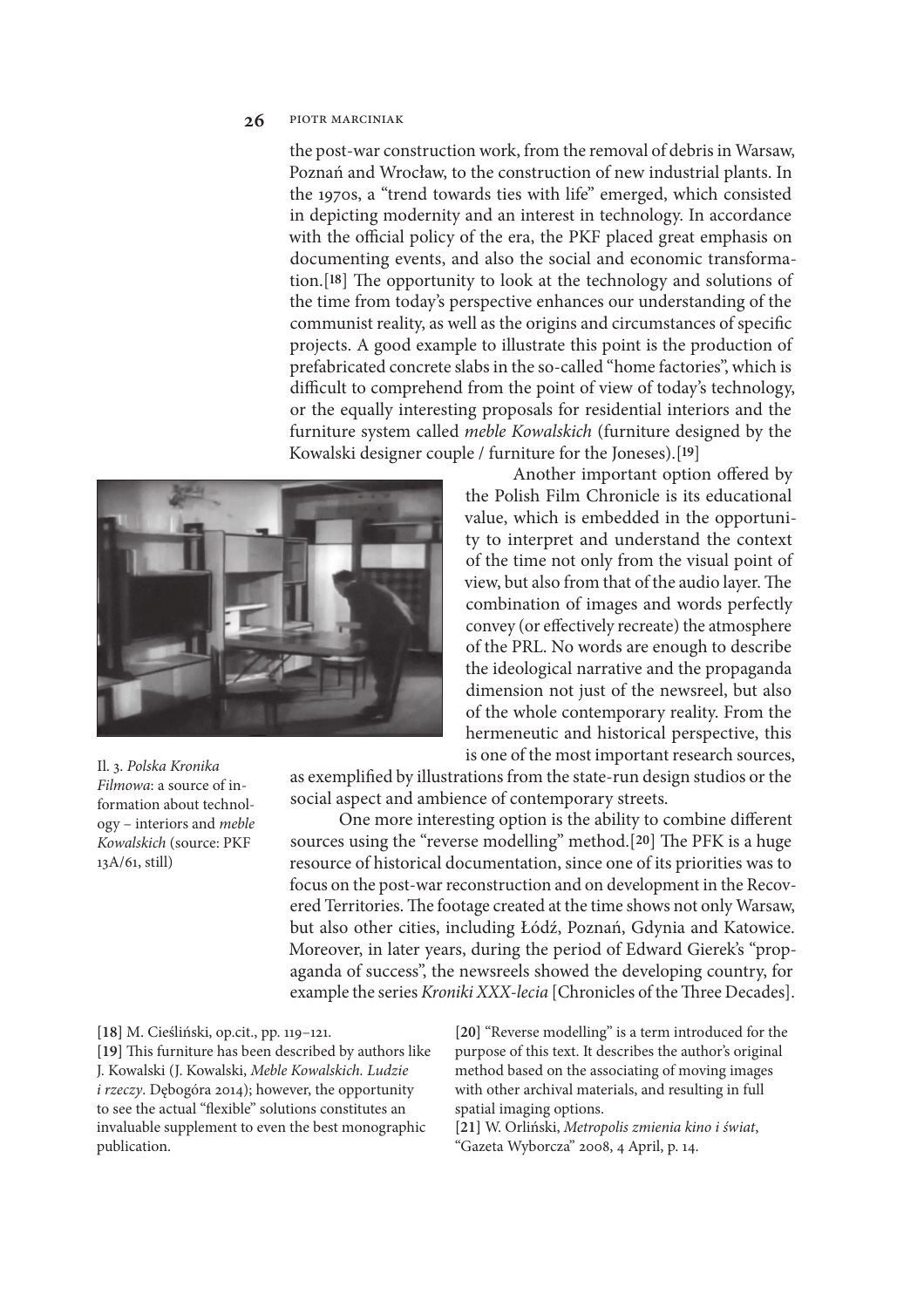In this context, it is extremely interesting to compare the documentary material from the Polish Film Chronicle (or from other flms) with other archival materials like drawings, plans or photographs. This method allows for a fuller and more objective recreation of space from the past in 3D. Such reverse modelling could fnd a practical application in the restoration or preservation of the original condition of structures, or even in the rebuilding of those that no longer exist. This can be illustrated by a photograph of the Spodek Sports and Entertainment Hall in Katowice (by Maciej Gintowt and Maciej Krasiński) or the no longer extant



USSR Pavilion at the Poznań International Fair, standing on the foundations of the Upper Silesian Tower, designed by Hans Poelzig, which incidentally inspired one of the buildings in the flm *Metropolis* (1926) by Fritz Lang who was fascinated by the works of Poelzig.[**21**]

One should bear in mind that access to the original archival materials and resources related to the history of the PRL is often diffcult due to their immense incompleteness and dispersion, and also to the destruction of many important archives at the turn of the 1990s. Therefore, it seems even more important to be able to access original materials (despite their being charged with a propaganda rhetoric) that contain flmed footage of major design concepts, recordings of space and construction phases, or simply moving images concerning the most signifcant buildings constructed in Poland during the communist period. At this stage, the flmed format of information about the contemporary reality still poses some difficulties when used for research purposes. The documentaries and newsreels were shot on standard 16 and 35 mm flm, and their viewing requires special projectors, large screens and qualifed personnel. Fortunately, a considerable part of the existing archives has already been digitised. The resources are enormous and contain many hours of images.<sup>[22]</sup> These could become a valuable source of information about the bygone era, whilst the systematic exploration of the materials could result in some new and surprising discoveries. Therefore, the *Polska Kronika Filmowa* (as well as other documentaries) should certainly be considered an underrated yet viable research resource for architectural historians.

Il. 4. *Polska Kronika Filmowa*: reverse modelling – Spodek Sports and Entertainment Hall in Katowice (source: PKF 19A/71, still)

#### **BIBLIOGRAPHY**

Bocheńska J., *Film dokumentalny, Polski* f*lm krótkometra*ż*owy w 25-leciu PRL*, Warszawa 1969

**[22]***Polska Kronika Filmowa*: the resources which are not available for screening and have not been processed constitute several hundred instalments.